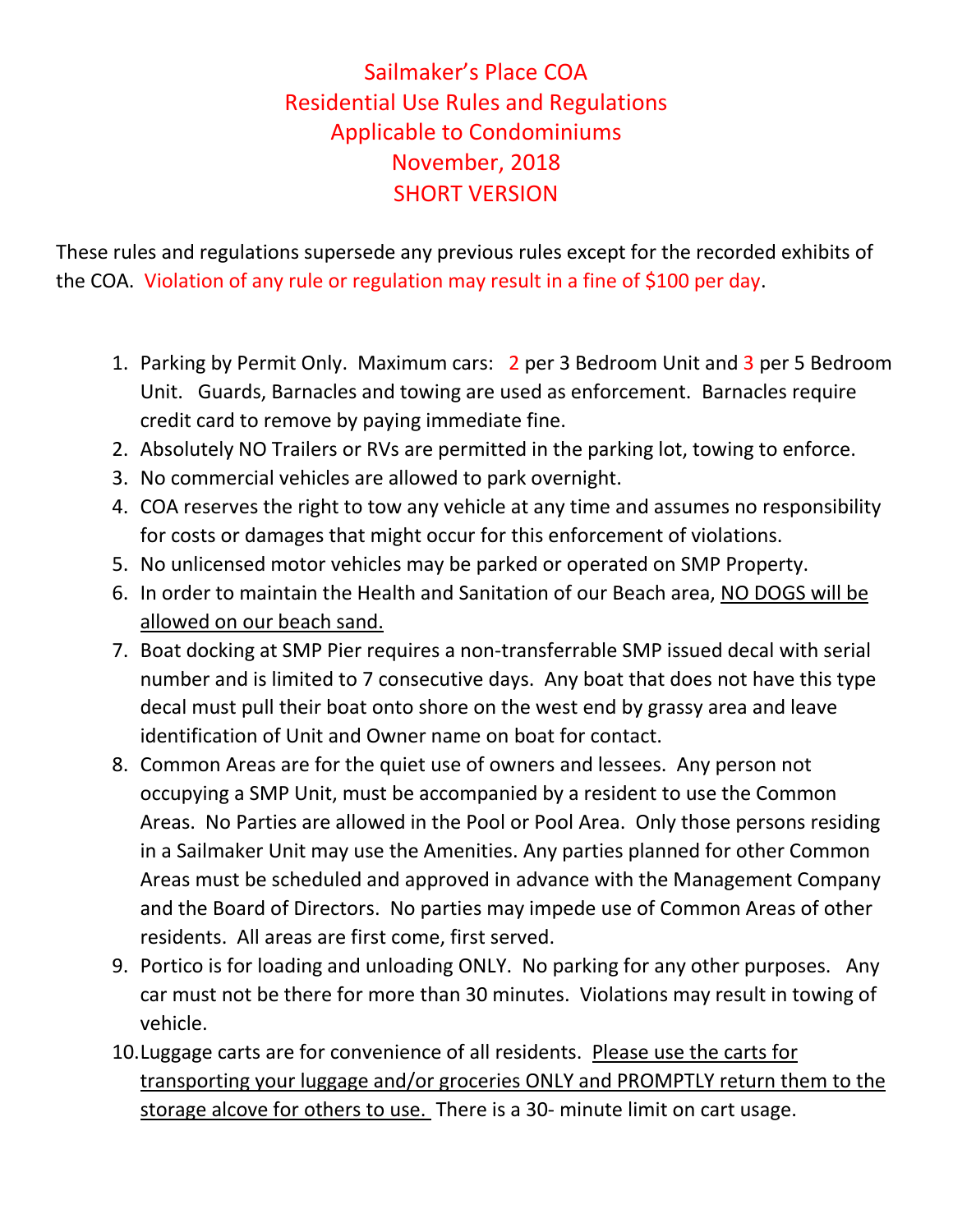- 11.The ENTIRE PROPERTY IS NON SMOKING, VAPING, ELECTRONIC CIGARETTE AND DRUGS . There is no area that smoking is allowed. Fines enforced strictly.
- 12. Occupancy Limits on Units in SMP are: 14 for a 5 bedroom: 8 for a 3 bedroom ANY OVERAGES WILL BE REPORTED. Strictly Enforced.
- 13.Quiet Hours are 9pm to 9am.
- 14.Pool Hours are 9am to 9pm. No glass, No pets, No Smoking Of any kind in pool area. No Food in the Pool. No kayaks or hard surface flotation devices as well as any flotation device over 42" in length or diameter may be introduced or used in the pool. DO NOT ENTER POOL WITH SAND ON YOUR FEED.
- 15.No Glass on Beach. Fires only in provided portable fire pit and each fire must be cleaned up by you and pit replaced in storage. No ashes left on beach.
- 16.Refill all large holes dug on beach. Do not leave anything on the beach overnight. Please leave only your footprints on our beach.
- 17.All trash chute doors shall remain closed at all time unless you are depositing trash. ALL TRASH MUST FIT DOWN CHUTE IN A CLOSED, TIED PLASTIC BAG. Do not try to stuff oversized bags into chute. You must take it to an off-site dumpster. No fish or bait in the trash at all.
- 18.All Common Areas of SMP are under video surveillance 24 hours a day for safety and rule enforcements.
- 19.Exercise Room is for owners, renters and guests who have been issued a key. NO CHILDREN (under 18) are permitted in this room without adult supervision. This room MUST remain locked unless an adult is using the room. No unsupervised children in any Common Area rooms.
- 20.No tossing of ANYTHING from balconies. This includes towels, clothes, etc. It also includes those illegal cigarette butts.
- 21.No hanging of towels or anything on the balcony railings.
- 22.Grills are provided for your use on a first come first served basis. No propane tank usage or storage is allowed anywhere on Sailmaker property.
- 23.Owners are required to assure that Rental Agencies issue a copy of these rules to all renters. Rules will be enforced and fines issued whether the renters were given rules or not.
- 24.Owners may install specified ceiling fans on the Limited Commons Balconies attached to their unit.
- 25.No car maintenance may be performed on SMP Property. Including Washing of Vehicles. Water faucet in portico area is for Building Maintenance only.
- 26.Storage units are assigned and no trading may happen without both parties agreeing and completing forms to that effect.
- 27.No storage of personal property of any kind will be allowed on SMP Common Areas. Each Condo has a storage unit for your personal property along with you Condo.